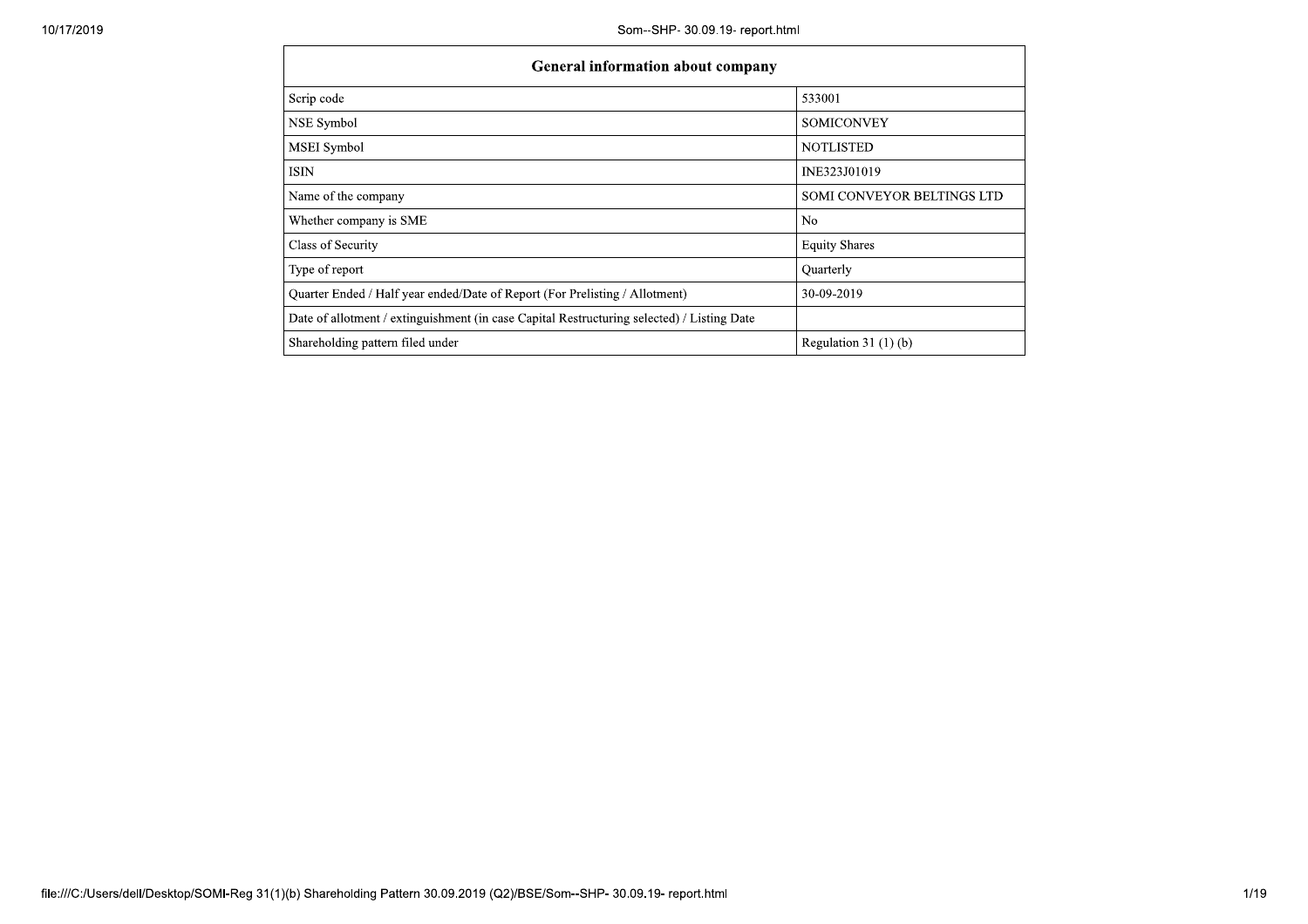|            | <b>Declaration</b>                                                                        |                |                                |                       |                             |
|------------|-------------------------------------------------------------------------------------------|----------------|--------------------------------|-----------------------|-----------------------------|
| Sr.<br>No. | Particular                                                                                | Yes/No         | Promoter and<br>Promoter Group | Public<br>shareholder | Non Promoter-<br>Non Public |
|            | Whether the Listed Entity has issued any partly paid up shares?                           | No.            | N <sub>0</sub>                 | N <sub>0</sub>        | N <sub>0</sub>              |
| 2          | Whether the Listed Entity has issued any Convertible Securities<br>?                      | No.            | No.                            | N <sub>0</sub>        | N <sub>0</sub>              |
| 3          | Whether the Listed Entity has issued any Warrants?                                        | No.            | No.                            | N <sub>o</sub>        | N <sub>o</sub>              |
| 4          | Whether the Listed Entity has any shares against which<br>depository receipts are issued? | No.            | N <sub>0</sub>                 | N <sub>0</sub>        | N <sub>0</sub>              |
| 5          | Whether the Listed Entity has any shares in locked-in?                                    | No.            | N <sub>o</sub>                 | N <sub>o</sub>        | N <sub>0</sub>              |
| 6          | Whether any shares held by promoters are pledge or otherwise<br>encumbered?               | N <sub>o</sub> | N <sub>o</sub>                 |                       |                             |
|            | Whether company has equity shares with differential voting<br>rights?                     | No.            | No.                            | N <sub>0</sub>        | N <sub>o</sub>              |
| 8          | Whether the listed entity has any significant beneficial owner?                           | Yes            |                                |                       |                             |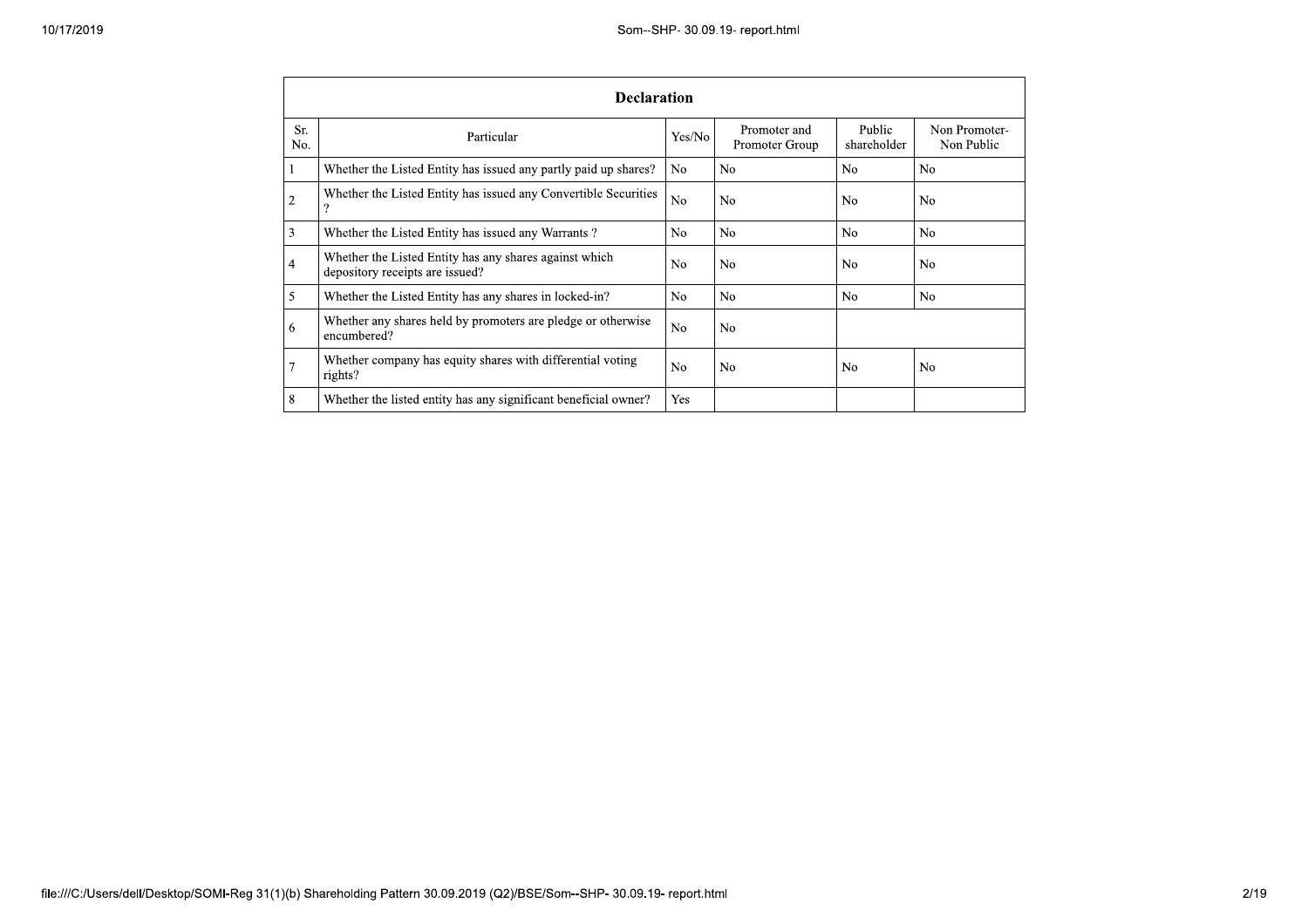|                         |                                           |              |                         |                       |                          |                              | Table I - Summary Statement holding of specified securities |                           |               |                                      |                     |
|-------------------------|-------------------------------------------|--------------|-------------------------|-----------------------|--------------------------|------------------------------|-------------------------------------------------------------|---------------------------|---------------|--------------------------------------|---------------------|
|                         | Category                                  | Nos. Of      | No. of                  | No. Of<br>Partly      | No. Of<br>shares         | Total nos.<br>shares         | Shareholding as a<br>% of total no. of                      | class of securities (IX)  |               | Number of Voting Rights held in each |                     |
| Category<br>$\bigoplus$ | of<br>shareholder<br>(II)                 | shareholders | fully paid<br>up equity | paid-up<br>equity     | underlying<br>Depository | held (VII)                   | shares (calculated<br>as per SCRR,                          | No of Voting (XIV) Rights |               |                                      | Total as a          |
|                         |                                           | (III)        | shares<br>held $(IV)$   | shares<br>held<br>(V) | Receipts<br>(VI)         | $= (IV) +$<br>$(V)$ + $(VI)$ | 1957) (VIII) As a<br>% of $(A+B+C2)$                        | Class eg:<br>X            | Class<br>eg:y | Total                                | $%$ of<br>$(A+B+C)$ |
| (A)                     | Promoter<br>&<br>Promoter<br>Group        | 7            | 6955787                 |                       |                          | 6955787                      | 59.05                                                       | 6955787                   |               | 6955787                              | 59.05               |
| (B)                     | Public                                    | 3853         | 4823869                 |                       |                          | 4823869                      | 40.95                                                       | 4823869                   |               | 4823869                              | 40.95               |
| (C)                     | Non<br>Promoter-<br>Non Public            |              |                         |                       |                          |                              |                                                             |                           |               |                                      |                     |
| (C1)                    | <b>Shares</b><br>underlying<br><b>DRs</b> |              |                         |                       |                          |                              |                                                             |                           |               |                                      |                     |
| (C2)                    | Shares held<br>by<br>Employee<br>Trusts   |              |                         |                       |                          |                              |                                                             |                           |               |                                      |                     |
|                         | Total                                     | 3860         | 11779656                |                       |                          | 11779656                     | 100                                                         | 11779656                  |               | 11779656                             | 100                 |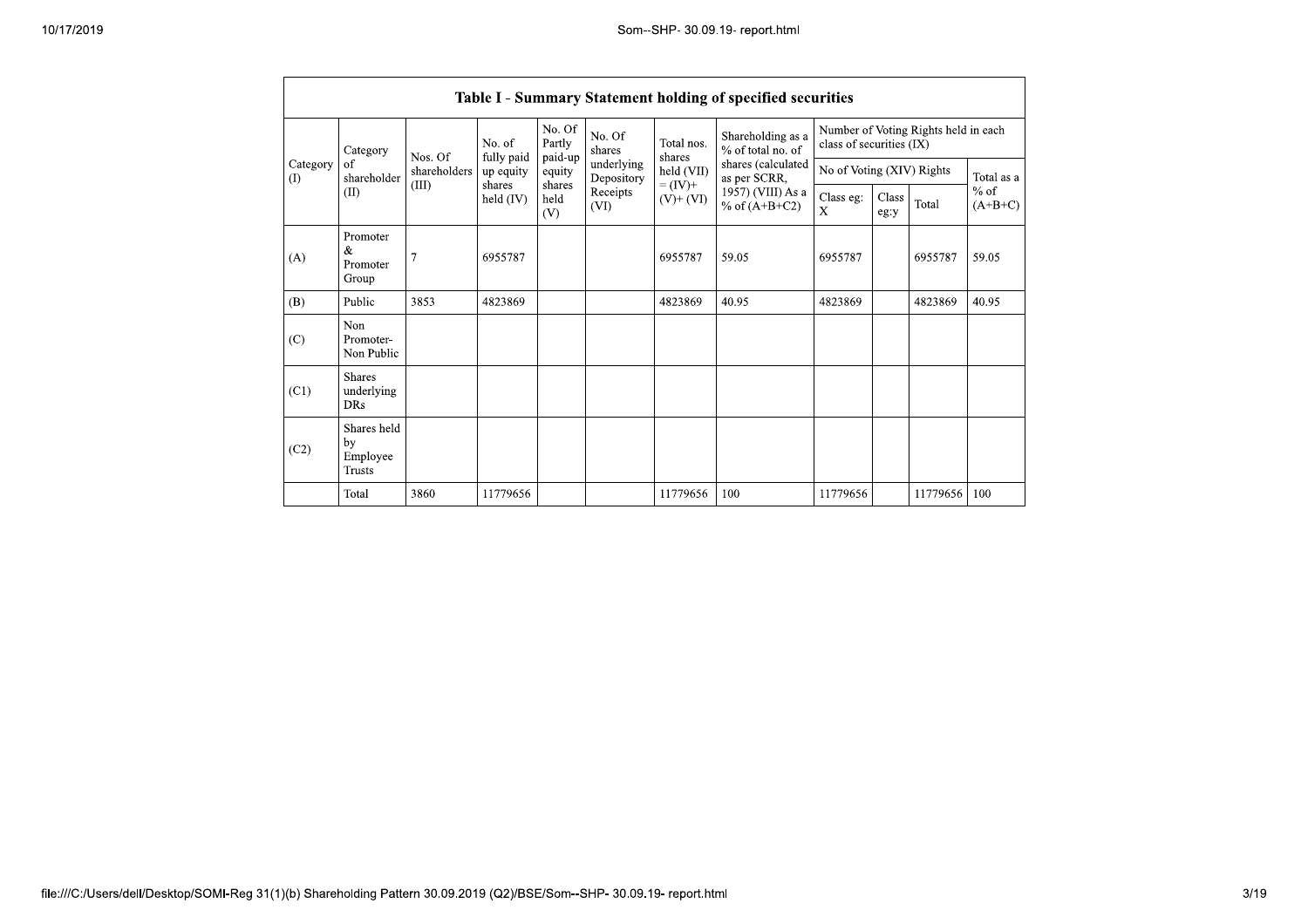|                      |                                                |                                                      |                                       |                                                           | Table I - Summary Statement holding of specified securities                        |                                                                                          |                                        |                                                         |                                                    |                                                         |
|----------------------|------------------------------------------------|------------------------------------------------------|---------------------------------------|-----------------------------------------------------------|------------------------------------------------------------------------------------|------------------------------------------------------------------------------------------|----------------------------------------|---------------------------------------------------------|----------------------------------------------------|---------------------------------------------------------|
| Category<br>$\rm(D)$ | Category<br>of<br>shareholder<br>(II)          | No. Of<br><b>Shares</b><br>Underlying<br>Outstanding | No. of<br><b>Shares</b><br>Underlying | No. Of Shares<br>Underlying<br>Outstanding<br>convertible | Shareholding, as a %<br>assuming full<br>conversion of<br>convertible securities ( |                                                                                          | Number of<br>Locked in<br>shares (XII) | <b>Shares</b><br>(XIII)                                 | Number of<br>pledged or<br>otherwise<br>encumbered | Number of<br>equity shares<br>held in                   |
|                      |                                                | (X)                                                  | convertible<br>securities<br>$(X_i)$  | Outstanding<br>Warrants                                   | securities and<br>No. Of<br>Warrants (Xi)<br>(a)                                   | as a percentage of<br>diluted share capital)<br>$(XI)=(VII)+(X) As a %$<br>of $(A+B+C2)$ | No.<br>(a)                             | As a<br>$%$ of<br>total<br><b>Shares</b><br>held<br>(b) | No.<br>(a)                                         | As a<br>$%$ of<br>total<br><b>Shares</b><br>held<br>(b) |
| (A)                  | Promoter<br>&<br>Promoter<br>Group             |                                                      |                                       |                                                           | 59.05                                                                              |                                                                                          |                                        |                                                         |                                                    | 6955787                                                 |
| (B)                  | Public                                         |                                                      |                                       |                                                           | 40.95                                                                              |                                                                                          |                                        |                                                         |                                                    | 4001859                                                 |
| (C)                  | Non<br>Promoter-<br>Non Public                 |                                                      |                                       |                                                           |                                                                                    |                                                                                          |                                        |                                                         |                                                    |                                                         |
| (C1)                 | <b>Shares</b><br>underlying<br><b>DRs</b>      |                                                      |                                       |                                                           |                                                                                    |                                                                                          |                                        |                                                         |                                                    |                                                         |
| (C2)                 | Shares held<br>by<br>Employee<br><b>Trusts</b> |                                                      |                                       |                                                           |                                                                                    |                                                                                          |                                        |                                                         |                                                    |                                                         |
|                      | Total                                          |                                                      |                                       |                                                           | 100                                                                                |                                                                                          |                                        |                                                         |                                                    | 10957646                                                |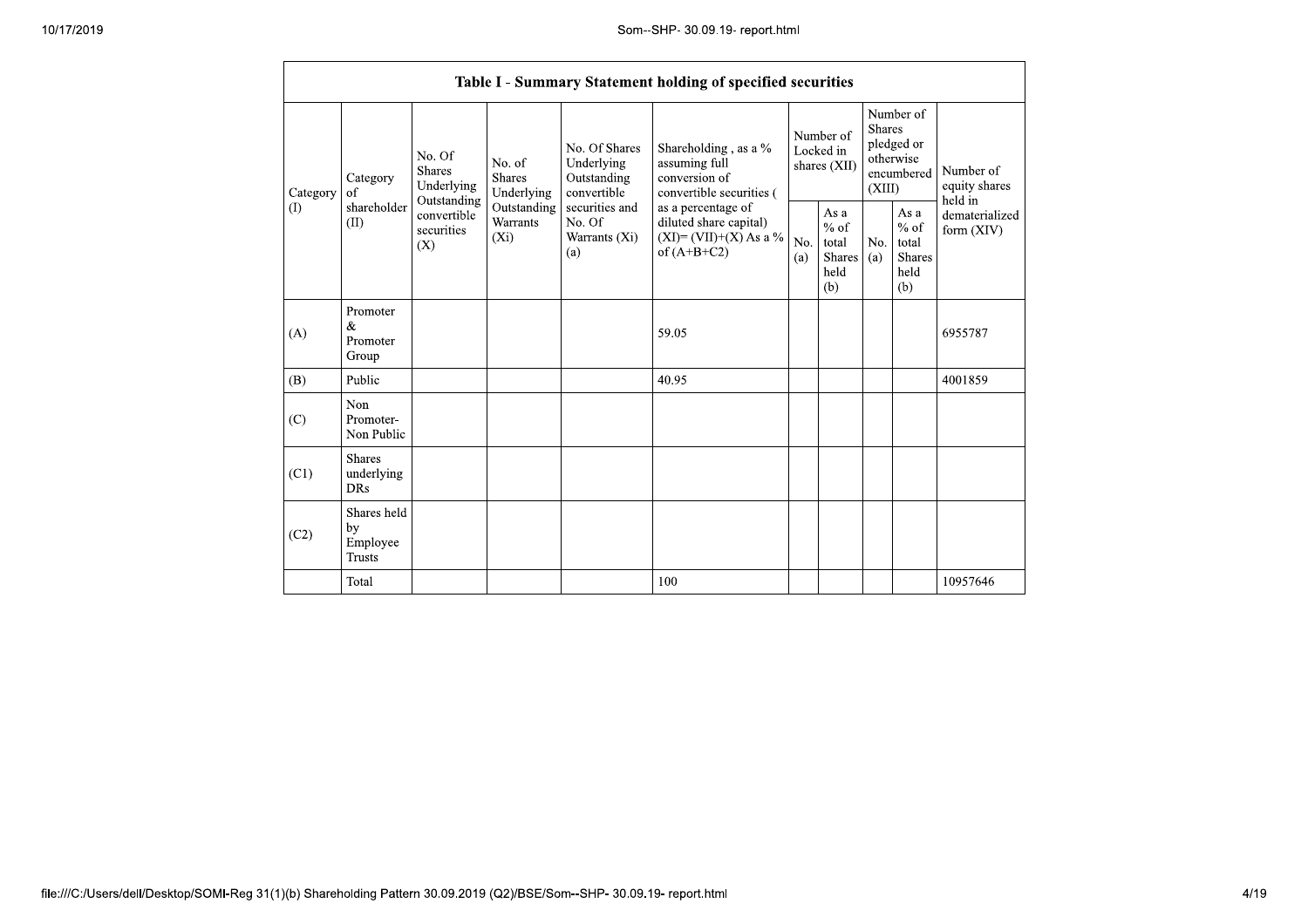|                                                                                                | Table II - Statement showing shareholding pattern of the Promoter and Promoter Group                                |                         |                         |                                 |                                    |                             |                                                      |                                                                  |               |         |                                 |  |
|------------------------------------------------------------------------------------------------|---------------------------------------------------------------------------------------------------------------------|-------------------------|-------------------------|---------------------------------|------------------------------------|-----------------------------|------------------------------------------------------|------------------------------------------------------------------|---------------|---------|---------------------------------|--|
|                                                                                                |                                                                                                                     |                         | No. of                  | No.<br><b>Of</b>                | No. Of                             | Total nos.                  | Shareholding<br>as a % of<br>total no. of            | Number of Voting Rights held in each<br>class of securities (IX) |               |         |                                 |  |
| Sr.                                                                                            | Category &<br>Name of the                                                                                           | Nos. Of<br>shareholders | fully paid<br>up equity | Partly<br>paid-<br>up           | shares<br>underlying<br>Depository | shares<br>held<br>$(VII) =$ | shares<br>(calculated as                             | No of Voting (XIV) Rights                                        |               |         | Total<br>as a $\%$              |  |
|                                                                                                | Shareholders (I)                                                                                                    | (III)                   | shares<br>held (IV)     | equity<br>shares<br>held<br>(V) | Receipts<br>(VI)                   | $(IV)$ +<br>$(V)+(VI)$      | per SCRR,<br>1957) (VIII)<br>As a % of<br>$(A+B+C2)$ | Class eg:<br>$\mathbf X$                                         | Class<br>eg:y | Total   | of<br>Total<br>Voting<br>rights |  |
| А                                                                                              | Table II - Statement showing shareholding pattern of the Promoter and Promoter Group                                |                         |                         |                                 |                                    |                             |                                                      |                                                                  |               |         |                                 |  |
| $\left(1\right)$                                                                               | Indian                                                                                                              |                         |                         |                                 |                                    |                             |                                                      |                                                                  |               |         |                                 |  |
| (a)                                                                                            | Individuals/Hindu<br>undivided Family                                                                               | $\overline{7}$          | 6955787                 |                                 |                                    | 6955787                     | 59.05                                                | 6955787                                                          |               | 6955787 | 59.05                           |  |
| Sub-Total<br>(A)(1)                                                                            |                                                                                                                     | $\tau$                  | 6955787                 |                                 |                                    | 6955787                     | 59.05                                                | 6955787                                                          |               | 6955787 | 59.05                           |  |
| (2)                                                                                            | Foreign                                                                                                             |                         |                         |                                 |                                    |                             |                                                      |                                                                  |               |         |                                 |  |
| Total<br>Shareholding<br>of Promoter<br>and<br>Promoter<br>Group $(A)=$<br>$(A)(1)+(A)$<br>(2) |                                                                                                                     | 7                       | 6955787                 |                                 |                                    | 6955787                     | 59.05                                                | 6955787                                                          |               | 6955787 | 59.05                           |  |
| B                                                                                              | Table III - Statement showing shareholding pattern of the Public shareholder                                        |                         |                         |                                 |                                    |                             |                                                      |                                                                  |               |         |                                 |  |
| $\left(1\right)$                                                                               | Institutions                                                                                                        |                         |                         |                                 |                                    |                             |                                                      |                                                                  |               |         |                                 |  |
| (3)                                                                                            | Non-institutions                                                                                                    |                         |                         |                                 |                                    |                             |                                                      |                                                                  |               |         |                                 |  |
| (a(i))                                                                                         | Individuals -<br>i.Individual<br>shareholders<br>holding nominal<br>share capital up<br>to Rs. 2 lakhs.             | 3567                    | 1897185                 |                                 |                                    | 1897185                     | 16.11                                                | 1897185                                                          |               | 1897185 | 16.11                           |  |
| (a(ii))                                                                                        | Individuals - ii.<br>Individual<br>shareholders<br>holding nominal<br>share capital in<br>excess of Rs. 2<br>lakhs. | $\tau$                  | 551011                  |                                 |                                    | 551011                      | 4.68                                                 | 551011                                                           |               | 551011  | 4.68                            |  |
| (e)                                                                                            | Any Other<br>(specify)                                                                                              | 279                     | 2375673                 |                                 |                                    | 2375673                     | 20.17                                                | 2375673                                                          |               | 2375673 | 20.17                           |  |
| Sub-Total<br>(B)(3)                                                                            |                                                                                                                     | 3853                    | 4823869                 |                                 |                                    | 4823869                     | 40.95                                                | 4823869                                                          |               | 4823869 | 40.95                           |  |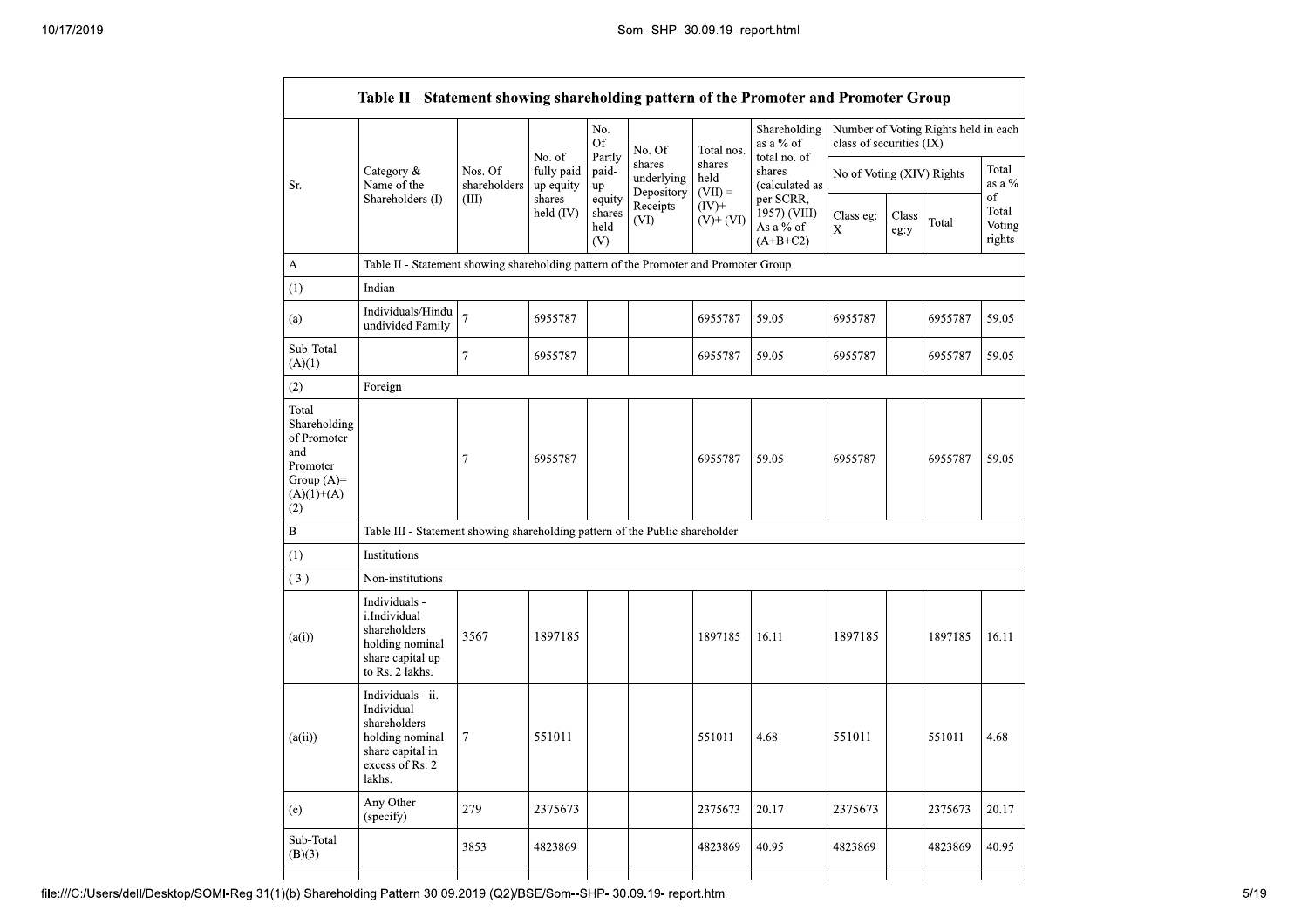## Som--SHP- 30.09.19- report.html

| Total Public<br>Shareholding<br>$(B)=(B)(1)+$<br>$(B)(2)+(B)$<br>(3) |                                                                                               | 3853 | 4823869  |  | 4823869  | 40.95 | 4823869  | 4823869  | 40.95 |
|----------------------------------------------------------------------|-----------------------------------------------------------------------------------------------|------|----------|--|----------|-------|----------|----------|-------|
|                                                                      | Table IV - Statement showing shareholding pattern of the Non Promoter- Non Public shareholder |      |          |  |          |       |          |          |       |
| Total (<br>$A+B+C2$ )                                                |                                                                                               | 3860 | 11779656 |  | 11779656 | 100   | 11779656 | 11779656 | 100   |
| Total<br>$(A+B+C)$                                                   |                                                                                               | 3860 | 11779656 |  | 11779656 | 100   | 11779656 | 11779656 | 100   |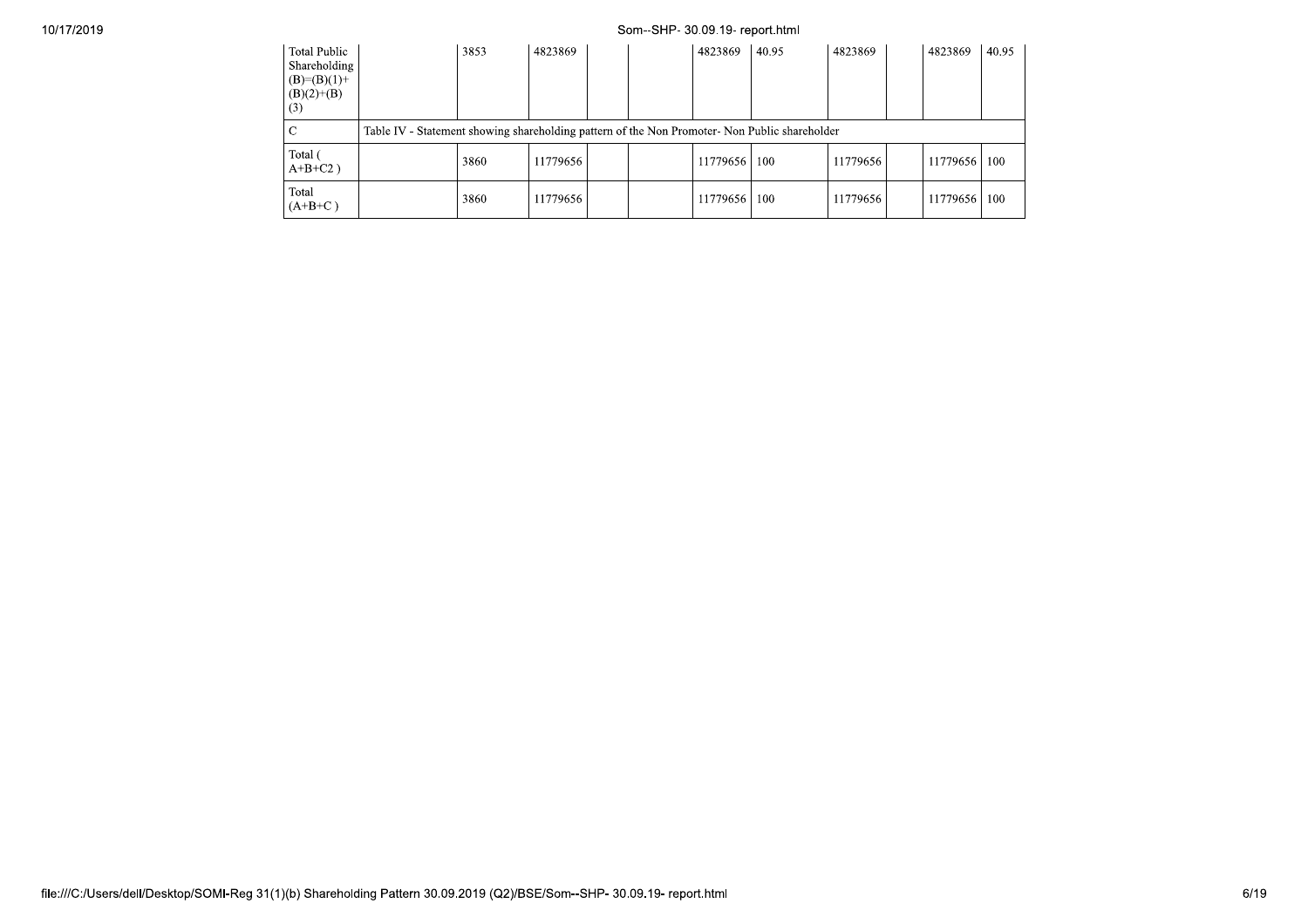|                                                                                          |                                                      |                                       |                                                           | Table II - Statement showing shareholding pattern of the Promoter and Promoter Group          |                                                                |                                          |                         |                                                         |                                       |
|------------------------------------------------------------------------------------------|------------------------------------------------------|---------------------------------------|-----------------------------------------------------------|-----------------------------------------------------------------------------------------------|----------------------------------------------------------------|------------------------------------------|-------------------------|---------------------------------------------------------|---------------------------------------|
| Sr.                                                                                      | No. Of<br><b>Shares</b><br>Underlying<br>Outstanding | No. of<br><b>Shares</b><br>Underlying | No. Of Shares<br>Underlying<br>Outstanding<br>convertible | Shareholding, as a %<br>assuming full conversion of<br>convertible securities (as a           |                                                                | Number of<br>Locked in<br>shares $(XII)$ | <b>Shares</b><br>(XIII) | Number of<br>pledged or<br>otherwise<br>encumbered      | Number of<br>equity shares<br>held in |
|                                                                                          | convertible<br>securities<br>(X)                     | Outstanding<br>Warrants<br>$(X_i)$    | securities and<br>No. Of Warrants<br>$(Xi)$ (a)           | percentage of diluted share<br>capital) $(XI) = (VII)+(X) As$<br>a % of $(A+B+C2)$            | As a<br>$%$ of<br>No.<br>total<br>Shares<br>(a)<br>held<br>(b) |                                          | No.<br>(a)              | As a<br>$%$ of<br>total<br><b>Shares</b><br>held<br>(b) | dematerialized<br>form $(XIV)$        |
| A                                                                                        |                                                      |                                       |                                                           | Table II - Statement showing shareholding pattern of the Promoter and Promoter Group          |                                                                |                                          |                         |                                                         |                                       |
| (1)                                                                                      | Indian                                               |                                       |                                                           |                                                                                               |                                                                |                                          |                         |                                                         |                                       |
| (a)                                                                                      |                                                      |                                       |                                                           | 59.05                                                                                         |                                                                |                                          |                         |                                                         | 6955787                               |
| Sub-Total (A)<br>(1)                                                                     |                                                      |                                       |                                                           | 59.05                                                                                         |                                                                |                                          |                         |                                                         | 6955787                               |
| (2)                                                                                      | Foreign                                              |                                       |                                                           |                                                                                               |                                                                |                                          |                         |                                                         |                                       |
| Total<br>Shareholding<br>of Promoter<br>and Promoter<br>Group $(A)$ =<br>$(A)(1)+(A)(2)$ |                                                      |                                       |                                                           | 59.05                                                                                         |                                                                |                                          |                         |                                                         | 6955787                               |
| B                                                                                        |                                                      |                                       |                                                           | Table III - Statement showing shareholding pattern of the Public shareholder                  |                                                                |                                          |                         |                                                         |                                       |
| (1)                                                                                      | Institutions                                         |                                       |                                                           |                                                                                               |                                                                |                                          |                         |                                                         |                                       |
| (3)                                                                                      | Non-institutions                                     |                                       |                                                           |                                                                                               |                                                                |                                          |                         |                                                         |                                       |
| (a(i))                                                                                   |                                                      |                                       |                                                           | 16.11                                                                                         |                                                                |                                          |                         |                                                         | 1897175                               |
| (a(ii))                                                                                  |                                                      |                                       |                                                           | 4.68                                                                                          |                                                                |                                          |                         |                                                         | 551011                                |
| (e)                                                                                      |                                                      |                                       |                                                           | 20.17                                                                                         |                                                                |                                          |                         |                                                         | 1553673                               |
| Sub-Total (B)<br>(3)                                                                     |                                                      |                                       |                                                           | 40.95                                                                                         |                                                                |                                          |                         |                                                         | 4001859                               |
| <b>Total Public</b><br>Shareholding<br>$(B)=(B)(1)+$<br>$(B)(2)+(B)(3)$                  |                                                      |                                       |                                                           | 40.95                                                                                         |                                                                |                                          |                         |                                                         | 4001859                               |
| $\ddot{C}$                                                                               |                                                      |                                       |                                                           | Table IV - Statement showing shareholding pattern of the Non Promoter- Non Public shareholder |                                                                |                                          |                         |                                                         |                                       |
| Total (<br>$A+B+C2$ )                                                                    |                                                      |                                       |                                                           | 100                                                                                           |                                                                |                                          |                         |                                                         | 10957646                              |
|                                                                                          |                                                      |                                       |                                                           |                                                                                               |                                                                |                                          |                         |                                                         |                                       |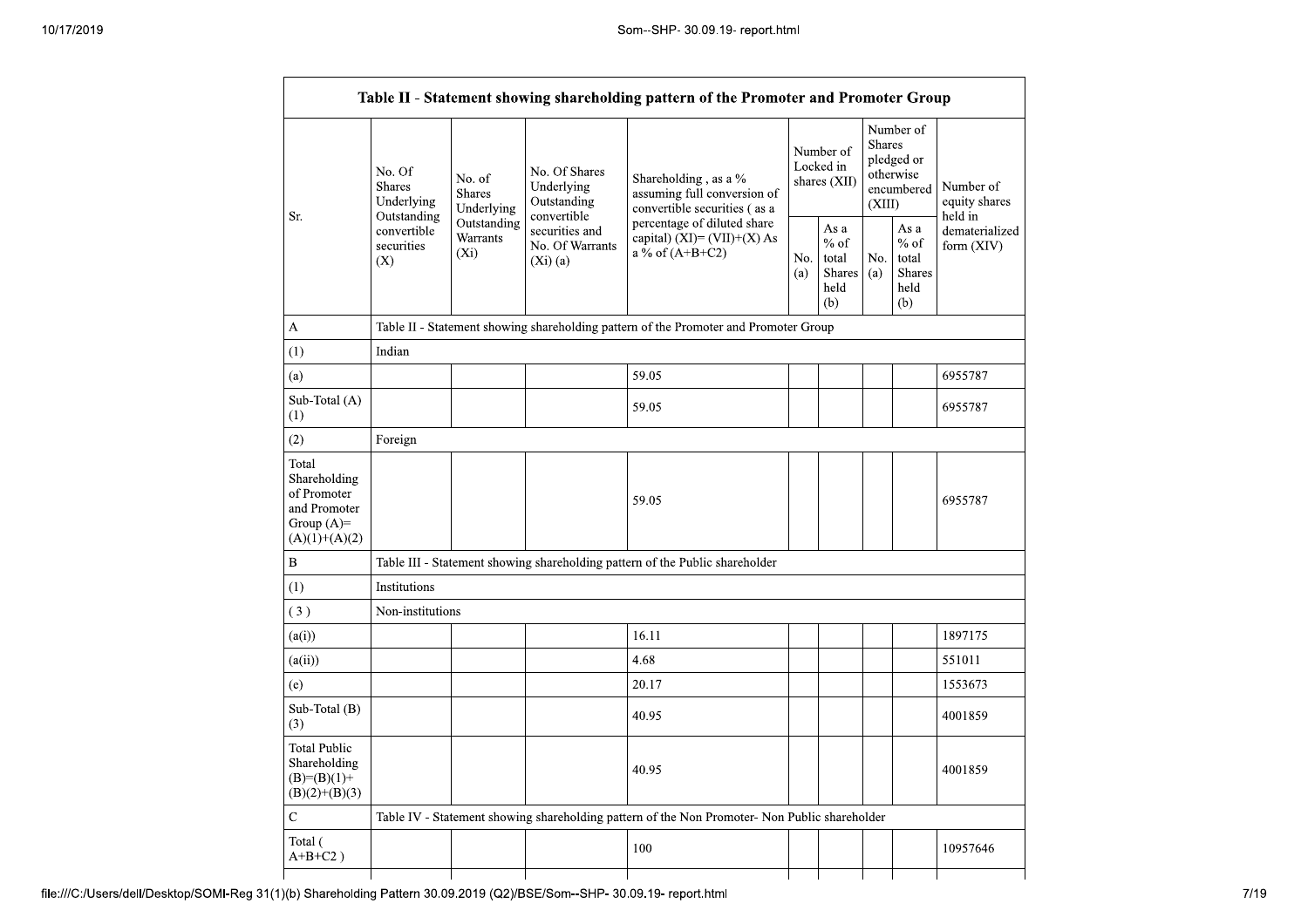| Total $(A+B+C)$ |  | 100 |  |  | 10957646 |  |
|-----------------|--|-----|--|--|----------|--|
|                 |  |     |  |  |          |  |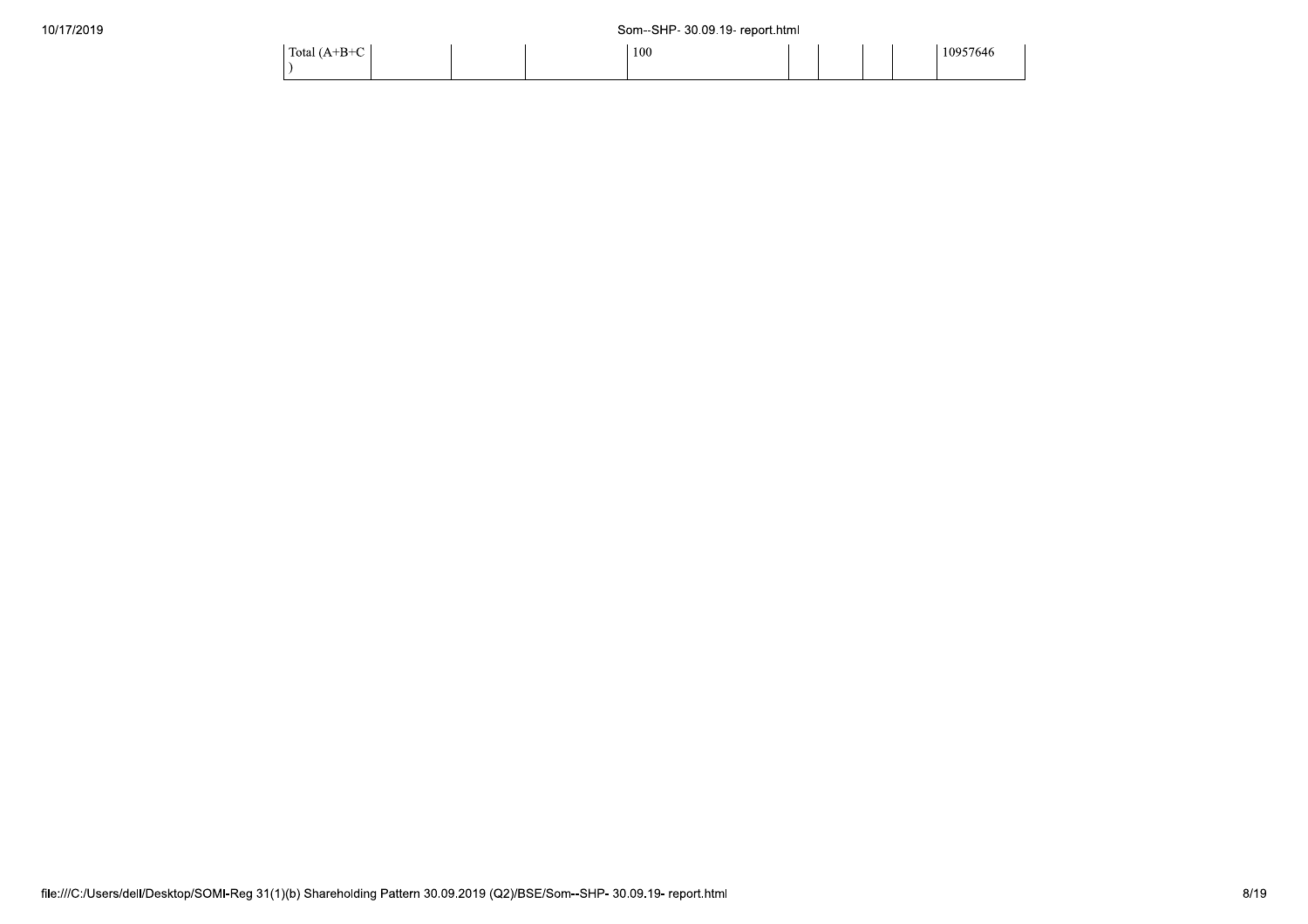|                                                                                                                      |                                  |                                     | Individuals/Hindu undivided Family          |                                                |                                 |                                 |                          |
|----------------------------------------------------------------------------------------------------------------------|----------------------------------|-------------------------------------|---------------------------------------------|------------------------------------------------|---------------------------------|---------------------------------|--------------------------|
| Searial No.                                                                                                          | $\mathbf{1}$                     | $\overline{2}$                      | $\overline{\mathbf{3}}$                     | $\overline{4}$                                 | 5                               | 6                               | $\tau$                   |
| Name of the<br>Shareholders (I)                                                                                      | <b>GAURAV</b><br><b>BHANSALI</b> | <b>OM KUMARI</b><br><b>BHANSALI</b> | OM PRAKASH<br><b>BHANSALI</b><br><b>HUF</b> | <b>OM</b><br><b>PRAKASH</b><br><b>BHANSALI</b> | <b>PRIYA</b><br><b>BHANSALI</b> | <b>RUCHI</b><br><b>BHANSALI</b> | VIMAL<br><b>BHANSALI</b> |
| PAN(II)                                                                                                              | ADDPB0795R                       | ABFPB0643N                          | AAAHO7932H                                  | AAYPB9950G                                     | AGQPB6184Q                      | AIIPB0949H                      | ADDPB0794Q               |
| No. of fully paid<br>up equity shares<br>$\text{held}(\text{IV})$                                                    | 572335                           | 1091221                             | 135000                                      | 4417011                                        | 68691                           | 72689                           | 598840                   |
| No. Of Partly paid-<br>up equity shares<br>held(V)                                                                   |                                  |                                     |                                             |                                                |                                 |                                 |                          |
| No. Of shares<br>underlying<br>Depository<br>Receipts (VI)                                                           |                                  |                                     |                                             |                                                |                                 |                                 |                          |
| Total nos. shares<br>held $(VII) = (IV) +$<br>$(V)$ + $(VI)$                                                         | 572335                           | 1091221                             | 135000                                      | 4417011                                        | 68691                           | 72689                           | 598840                   |
| Shareholding as a<br>% of total no. of<br>shares (calculated<br>as per SCRR,<br>1957) (VIII) As a<br>% of $(A+B+C2)$ | 4.86                             | 9.26                                | 1.15                                        | 37.5                                           | 0.58                            | 0.62                            | 5.08                     |
| Number of Voting Rights held in each class of securities (IX)                                                        |                                  |                                     |                                             |                                                |                                 |                                 |                          |
| Class eg: $X$                                                                                                        | 572335                           | 1091221                             | 135000                                      | 4417011                                        | 68691                           | 72689                           | 598840                   |
| Class eg:y                                                                                                           |                                  |                                     |                                             |                                                |                                 |                                 |                          |
| Total                                                                                                                | 572335                           | 1091221                             | 135000                                      | 4417011                                        | 68691                           | 72689                           | 598840                   |
| Total as a % of<br><b>Total Voting rights</b>                                                                        | 4.86                             | 9.26                                | 1.15                                        | 37.5                                           | 0.58                            | 0.62                            | 5.08                     |
| No. Of Shares<br>Underlying<br>Outstanding<br>convertible<br>securities $(X)$                                        |                                  |                                     |                                             |                                                |                                 |                                 |                          |
| No. of Shares<br>Underlying<br>Outstanding<br>Warrants (Xi)                                                          |                                  |                                     |                                             |                                                |                                 |                                 |                          |
| No. Of Shares<br>Underlying<br>Outstanding<br>convertible                                                            |                                  |                                     |                                             |                                                |                                 |                                 |                          |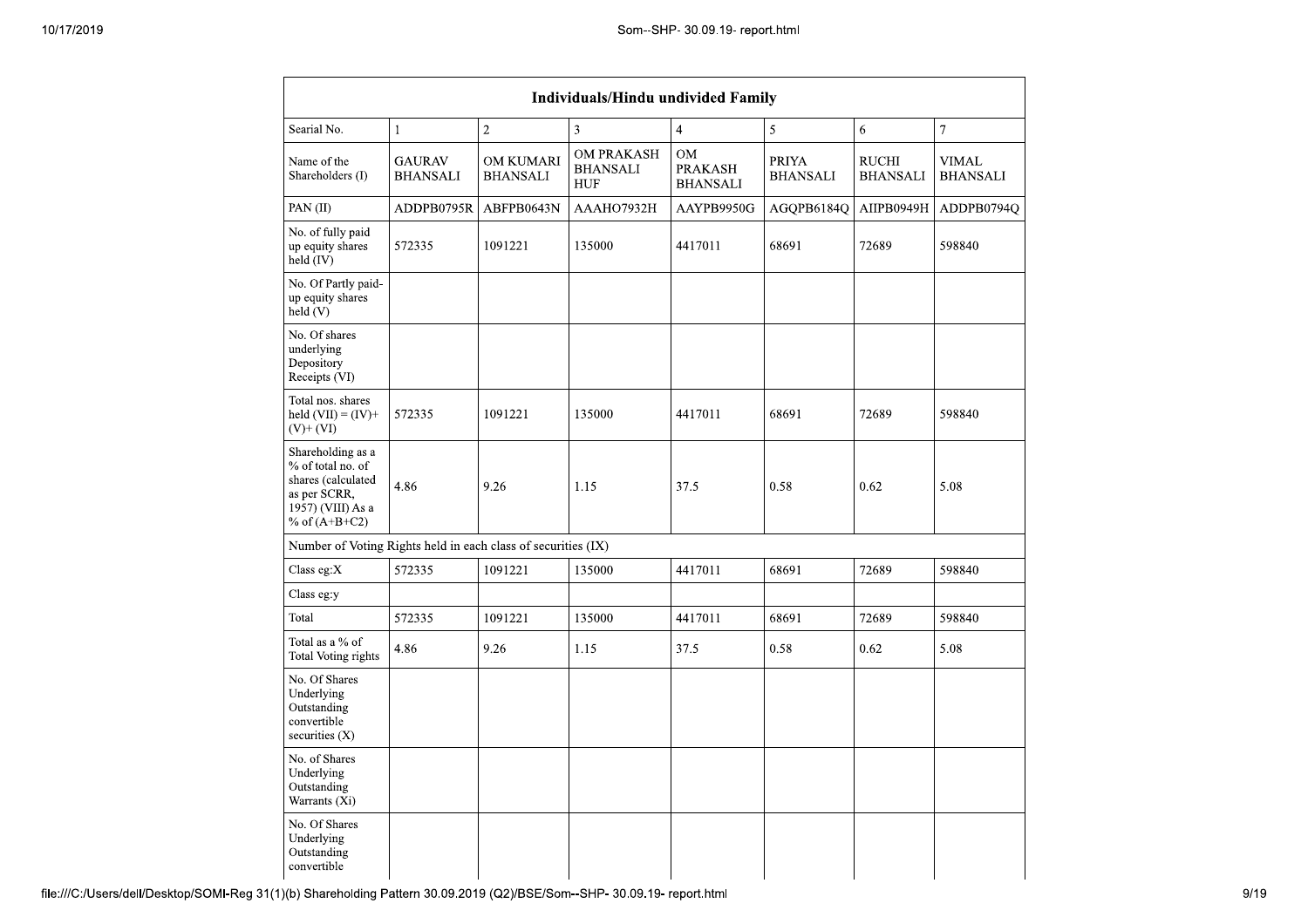| 10/17/2019 |                                                                                                                                                                                           |          |          |          | Som--SHP- 30.09.19- report.html |          |          |          |
|------------|-------------------------------------------------------------------------------------------------------------------------------------------------------------------------------------------|----------|----------|----------|---------------------------------|----------|----------|----------|
|            | securities and No.<br>Of Warrants (Xi)<br>(a)                                                                                                                                             |          |          |          |                                 |          |          |          |
|            | Shareholding , as a<br>% assuming full<br>conversion of<br>convertible<br>securities (as a<br>percentage of<br>diluted share<br>capital) (XI)=<br>$(VII)+(Xi)(a)$ As a<br>% of $(A+B+C2)$ | 4.86     | 9.26     | 1.15     | 37.5                            | 0.58     | 0.62     | 5.08     |
|            | Number of Locked in shares (XII)                                                                                                                                                          |          |          |          |                                 |          |          |          |
|            | No. $(a)$                                                                                                                                                                                 |          |          |          |                                 |          |          |          |
|            | As a $\%$ of total<br>Shares held (b)                                                                                                                                                     |          |          |          |                                 |          |          |          |
|            | Number of Shares pledged or otherwise encumbered (XIII)                                                                                                                                   |          |          |          |                                 |          |          |          |
|            | No. $(a)$                                                                                                                                                                                 |          |          |          |                                 |          |          |          |
|            | As a $\%$ of total<br>Shares held (b)                                                                                                                                                     |          |          |          |                                 |          |          |          |
|            | Number of equity<br>shares held in<br>dematerialized<br>form (XIV)                                                                                                                        | 572335   | 1091221  | 135000   | 4417011                         | 68691    | 72689    | 598840   |
|            | Reason for not providing PAN                                                                                                                                                              |          |          |          |                                 |          |          |          |
|            | Reason for not<br>providing PAN                                                                                                                                                           |          |          |          |                                 |          |          |          |
|            | Shareholder type                                                                                                                                                                          | Promoter | Promoter | Promoter | Promoter                        | Promoter | Promoter | Promoter |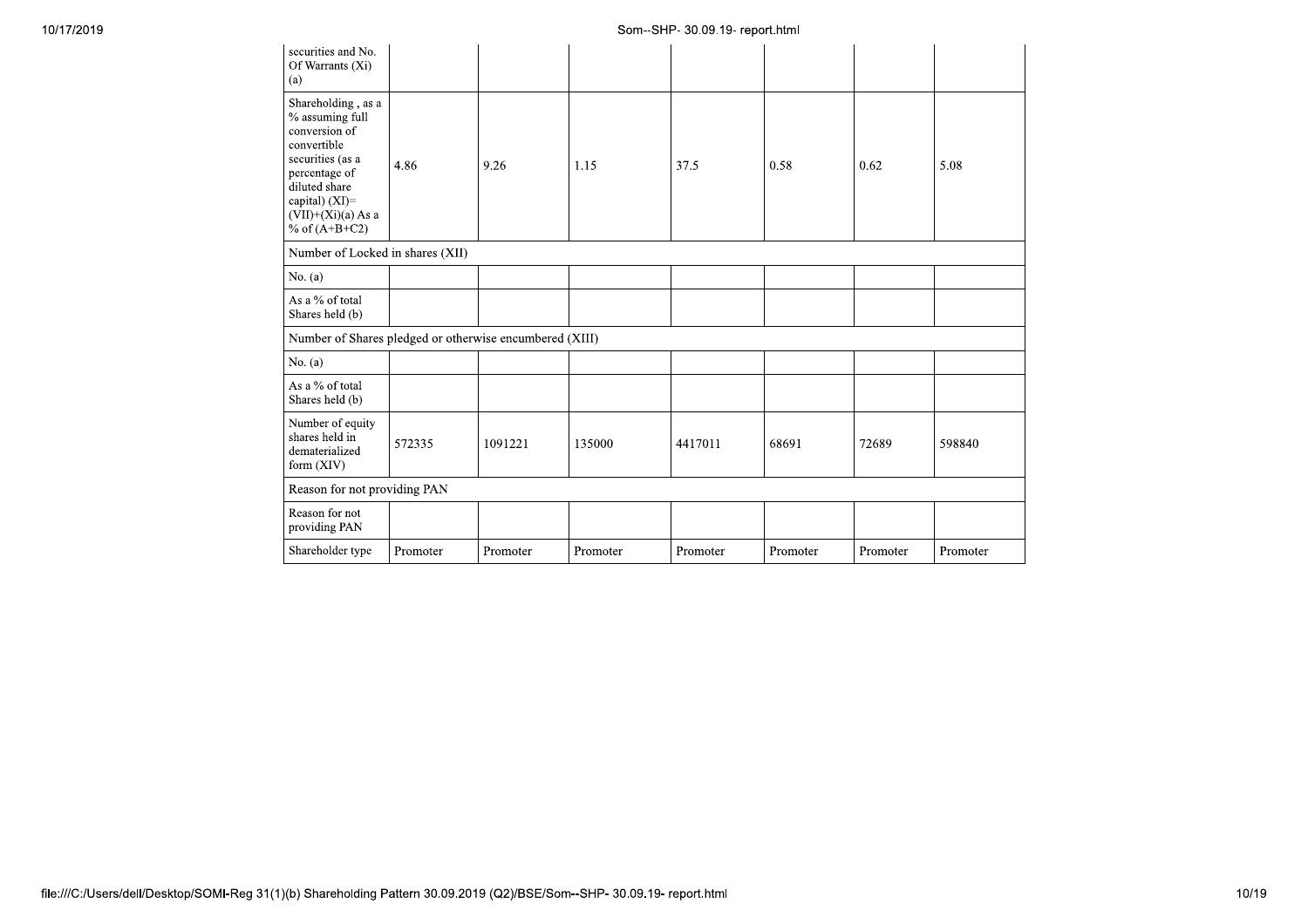|                                                                                                                      | Individuals/Hindu undivided Family                            |
|----------------------------------------------------------------------------------------------------------------------|---------------------------------------------------------------|
| Searial No.                                                                                                          |                                                               |
| Name of the<br>Shareholders (I)                                                                                      | Click here to go back                                         |
| PAN(II)                                                                                                              | Total                                                         |
| No. of fully paid<br>up equity shares<br>held (IV)                                                                   | 6955787                                                       |
| No. Of Partly paid-<br>up equity shares<br>held(V)                                                                   |                                                               |
| No. Of shares<br>underlying<br>Depository<br>Receipts (VI)                                                           |                                                               |
| Total nos. shares<br>held $(VII) = (IV) +$<br>$(V)+(VI)$                                                             | 6955787                                                       |
| Shareholding as a<br>% of total no. of<br>shares (calculated<br>as per SCRR,<br>1957) (VIII) As a<br>% of $(A+B+C2)$ | 59.05                                                         |
|                                                                                                                      | Number of Voting Rights held in each class of securities (IX) |
| Class eg:X                                                                                                           | 6955787                                                       |
| Class eg:y                                                                                                           |                                                               |
| Total                                                                                                                | 6955787                                                       |
| Total as a % of<br><b>Total Voting rights</b>                                                                        | 59.05                                                         |
| No. Of Shares<br>Underlying<br>Outstanding<br>convertible<br>securities $(X)$                                        |                                                               |
| No. of Shares<br>Underlying<br>Outstanding<br>Warrants (Xi)                                                          |                                                               |
| No. Of Shares<br>Underlying<br>Outstanding<br>convertible<br>securities and No.                                      |                                                               |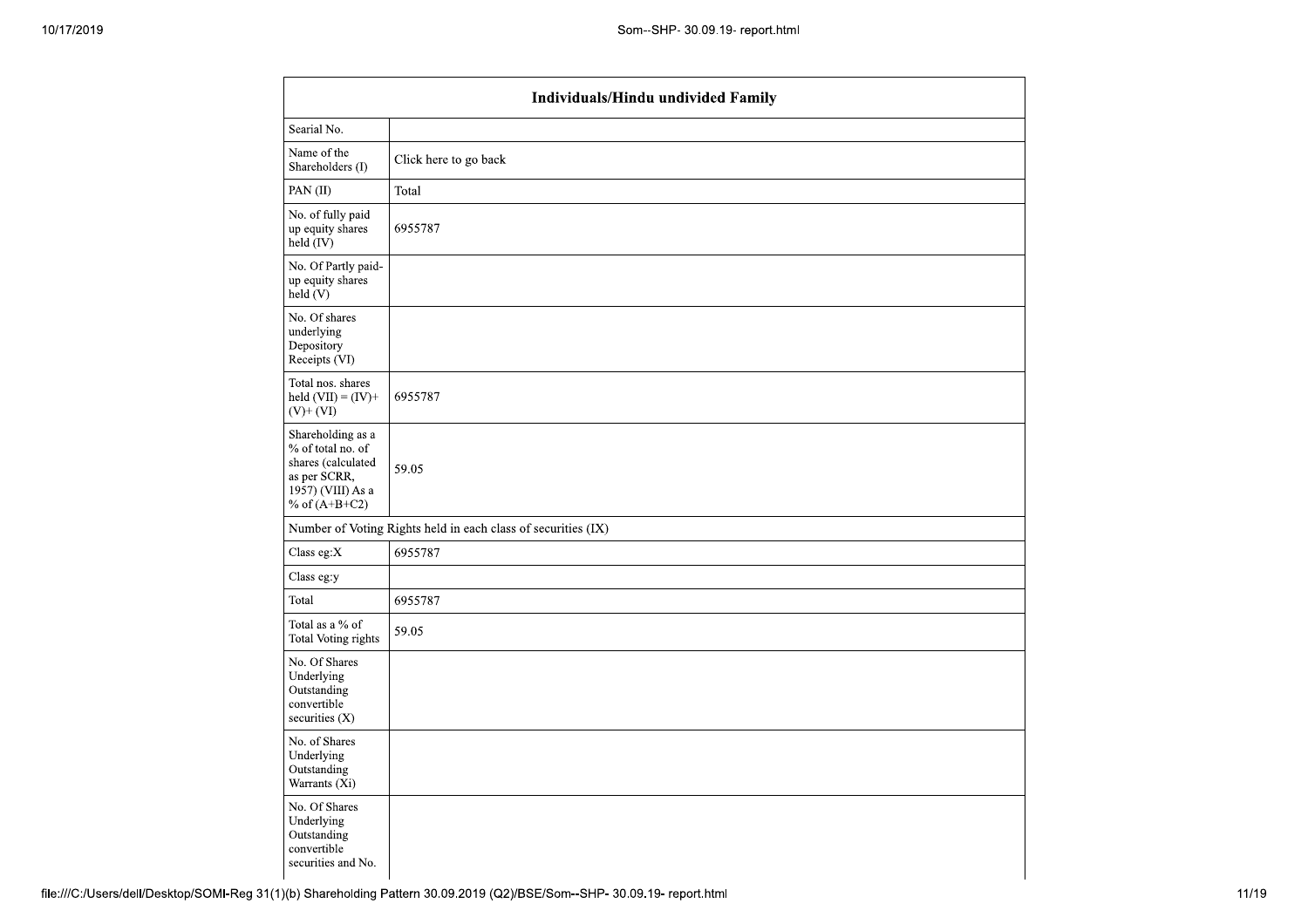| Of Warrants (Xi)<br>(a)                                                                                                                                                                     |                                                         |
|---------------------------------------------------------------------------------------------------------------------------------------------------------------------------------------------|---------------------------------------------------------|
| Shareholding, as a<br>$\%$ assuming full<br>conversion of<br>convertible<br>securities (as a<br>percentage of<br>diluted share<br>capital) (XI)=<br>$(VII)+(Xi)(a)$ As a<br>% of $(A+B+C2)$ | 59.05                                                   |
| Number of Locked in shares (XII)                                                                                                                                                            |                                                         |
| No. $(a)$                                                                                                                                                                                   |                                                         |
| As a % of total<br>Shares held (b)                                                                                                                                                          |                                                         |
|                                                                                                                                                                                             | Number of Shares pledged or otherwise encumbered (XIII) |
| No. $(a)$                                                                                                                                                                                   |                                                         |
| As a % of total<br>Shares held (b)                                                                                                                                                          |                                                         |
| Number of equity<br>shares held in<br>dematerialized<br>form (XIV)                                                                                                                          | 6955787                                                 |
| Reason for not providing PAN                                                                                                                                                                |                                                         |
| Reason for not<br>providing PAN                                                                                                                                                             |                                                         |
| Shareholder type                                                                                                                                                                            |                                                         |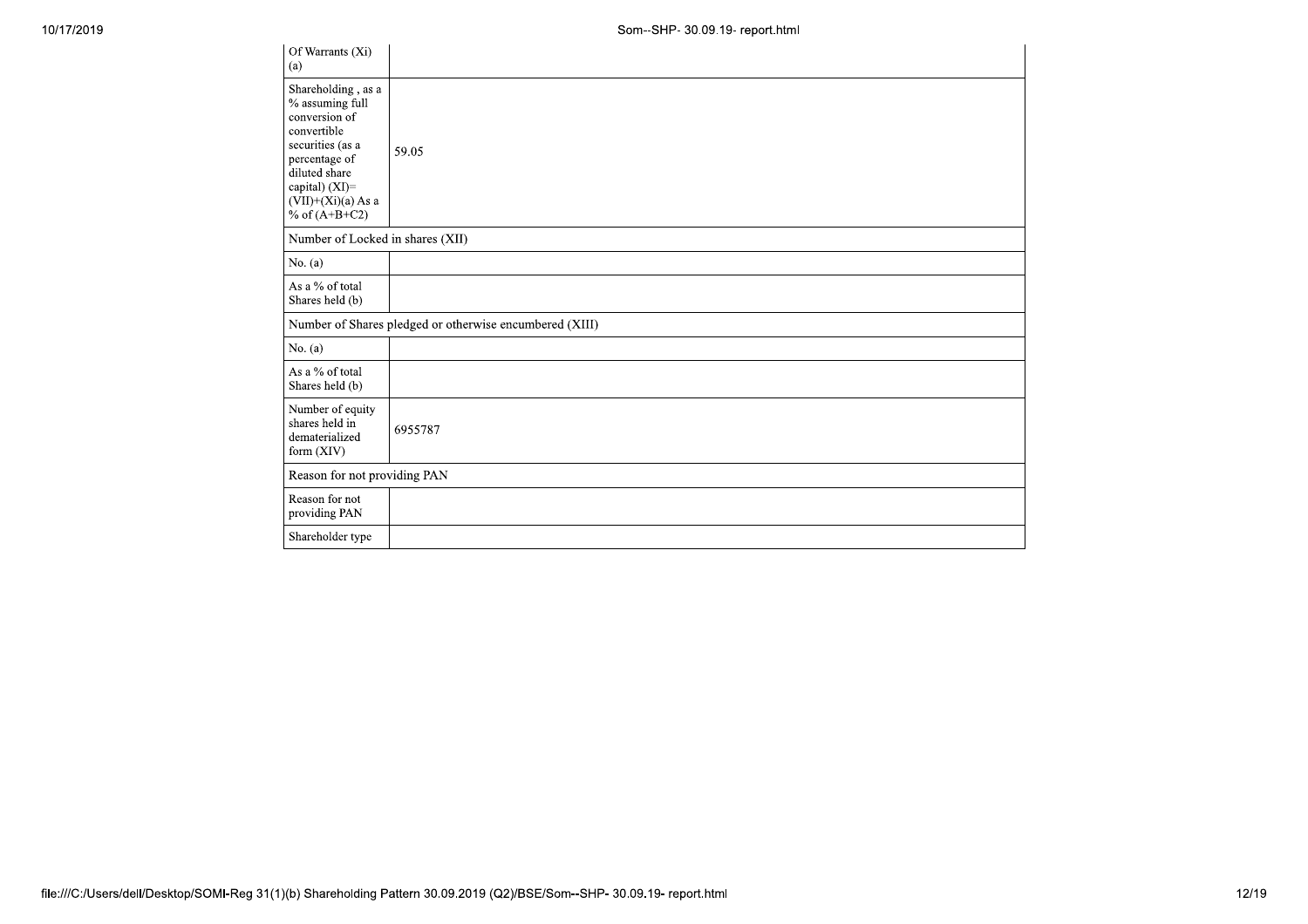|                                                                                                                      | Individuals - ii. Individual shareholders holding nominal share capital in excess of Rs. 2 lakhs. |                       |
|----------------------------------------------------------------------------------------------------------------------|---------------------------------------------------------------------------------------------------|-----------------------|
| Searial No.                                                                                                          | $\mathbf{1}$                                                                                      |                       |
| Name of the<br>Shareholders (I)                                                                                      | RAJENDRAKUMAR S BHIMRAJKA                                                                         | Click here to go back |
| PAN(II)                                                                                                              | AETPB8730P                                                                                        | Total                 |
| No. of fully paid<br>up equity shares<br>held (IV)                                                                   | 275000                                                                                            | 275000                |
| No. Of Partly paid-<br>up equity shares<br>held (V)                                                                  |                                                                                                   |                       |
| No. Of shares<br>underlying<br>Depository<br>Receipts (VI)                                                           |                                                                                                   |                       |
| Total nos. shares<br>held $(VII) = (IV) +$<br>$(V)$ + $(VI)$                                                         | 275000                                                                                            | 275000                |
| Shareholding as a<br>% of total no. of<br>shares (calculated<br>as per SCRR,<br>1957) (VIII) As a<br>% of $(A+B+C2)$ | 2.33                                                                                              | 2.33                  |
|                                                                                                                      | Number of Voting Rights held in each class of securities (IX)                                     |                       |
| Class eg: X                                                                                                          | 275000                                                                                            | 275000                |
| Class eg:y                                                                                                           |                                                                                                   |                       |
| Total                                                                                                                | 275000                                                                                            | 275000                |
| Total as a % of<br>Total Voting rights                                                                               | 2.33                                                                                              | 2.33                  |
| No. Of Shares<br>Underlying<br>Outstanding<br>convertible<br>securities $(X)$                                        |                                                                                                   |                       |
| No. of Shares<br>Underlying<br>Outstanding<br>Warrants (Xi)                                                          |                                                                                                   |                       |
| No. Of Shares<br>Underlying<br>Outstanding<br>convertible<br>securities and No.                                      |                                                                                                   |                       |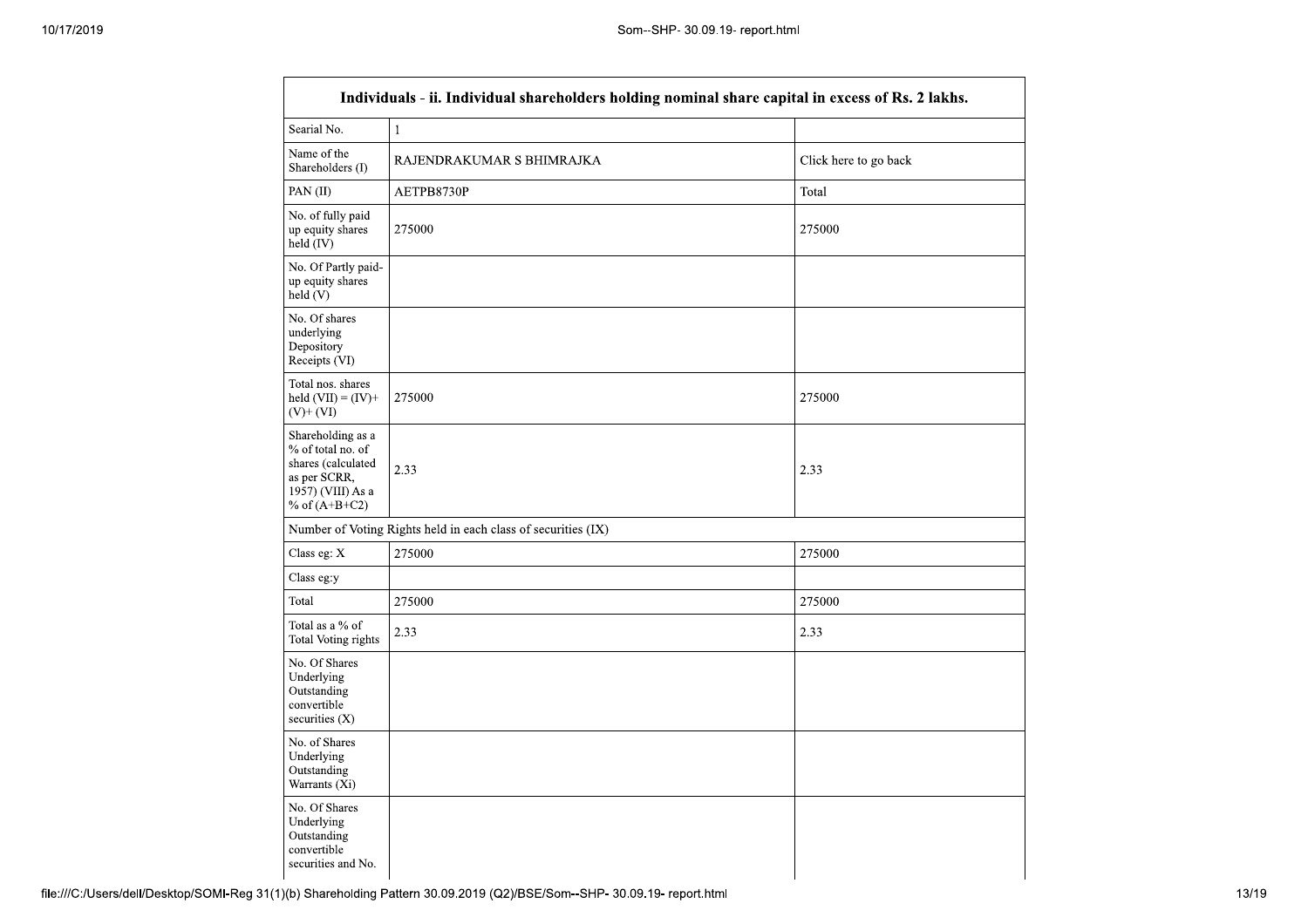| Of Warrants (Xi)<br>(a)                                                                                                                                                              |        |        |
|--------------------------------------------------------------------------------------------------------------------------------------------------------------------------------------|--------|--------|
| Shareholding, as a<br>% assuming full<br>conversion of<br>convertible<br>securities (as a<br>percentage of<br>diluted share<br>capital) (XI)=<br>$(VII)+(X)$ As a %<br>of $(A+B+C2)$ | 2.33   | 2.33   |
| Number of Locked in shares (XII)                                                                                                                                                     |        |        |
| No. $(a)$                                                                                                                                                                            |        |        |
| As a % of total<br>Shares held (b)                                                                                                                                                   |        |        |
| Number of equity<br>shares held in<br>dematerialized<br>form $(XIV)$                                                                                                                 | 275000 | 275000 |
| Reason for not providing PAN                                                                                                                                                         |        |        |
| Reason for not<br>providing PAN                                                                                                                                                      |        |        |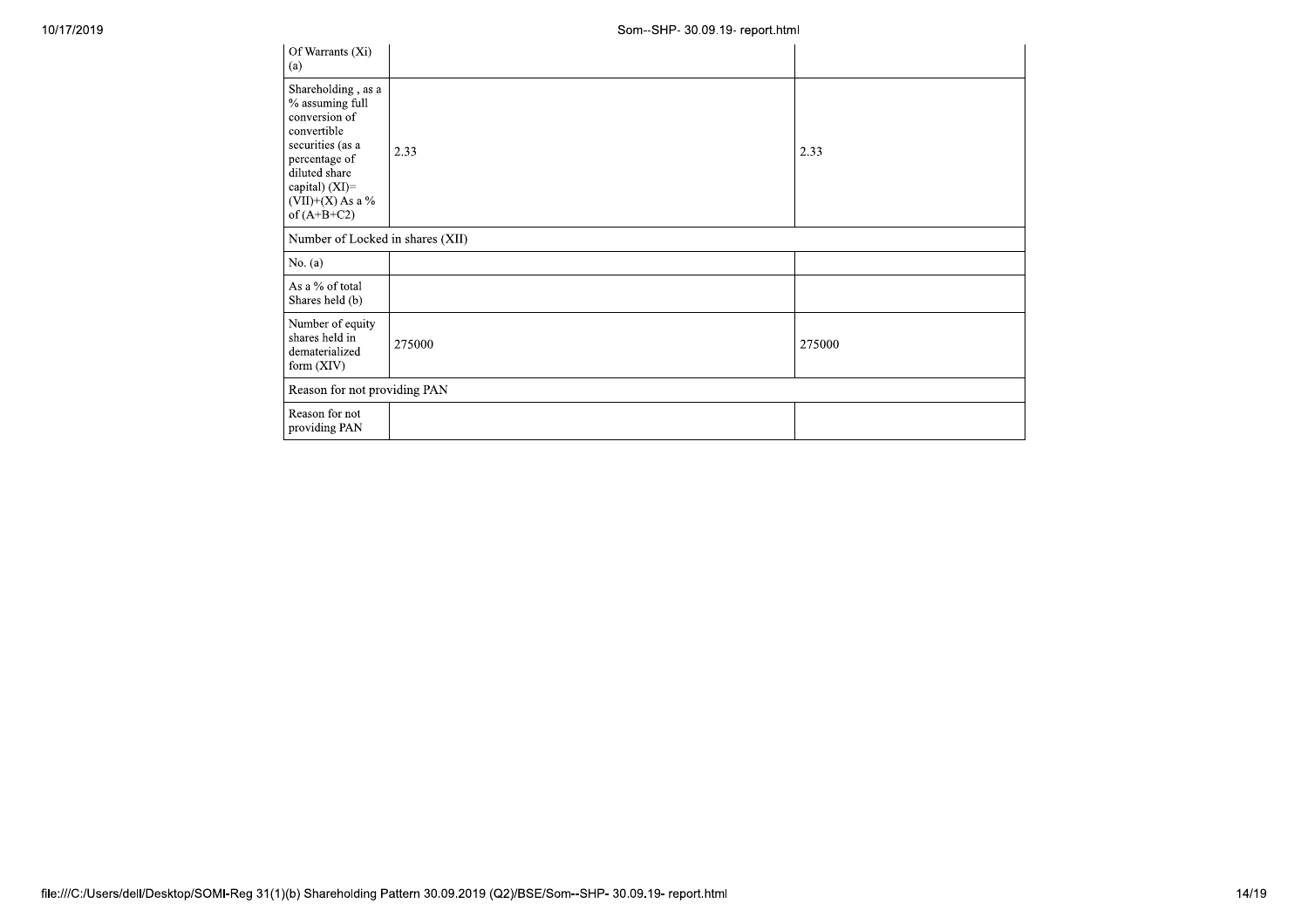|                                                                                                                      |                     |                            |                                                                     | Any Other (specify)                                                  |                                                                          |                                                             |                                                                     |
|----------------------------------------------------------------------------------------------------------------------|---------------------|----------------------------|---------------------------------------------------------------------|----------------------------------------------------------------------|--------------------------------------------------------------------------|-------------------------------------------------------------|---------------------------------------------------------------------|
| Searial No.                                                                                                          | $\mathbf{1}$        | $\overline{2}$             | 3                                                                   | $\overline{4}$                                                       | 5                                                                        | 6                                                           | $\overline{7}$                                                      |
| Category                                                                                                             | Clearing<br>Members | <b>Bodies</b><br>Corporate | <b>Bodies</b><br>Corporate                                          | <b>Bodies</b><br>Corporate                                           | <b>Bodies Corporate</b>                                                  | <b>Bodies</b><br>Corporate                                  | <b>Bodies</b><br>Corporate                                          |
| Category / More<br>than 1 percentage                                                                                 | Category            | Category                   | More than 1<br>percentage of<br>shareholding                        | More than 1<br>percentage of<br>shareholding                         | More than 1<br>percentage of<br>shareholding                             | More than 1<br>percentage of<br>shareholding                | More than 1<br>percentage of<br>shareholding                        |
| Name of the<br>Shareholders (I)                                                                                      |                     |                            | <b>JOSHNA</b><br><b>TRADING</b><br><b>PRIVATE</b><br><b>LIMITED</b> | <b>MANISH</b><br><b>TRADECOM</b><br><b>PRIVATE</b><br><b>LIMITED</b> | ROYAL JAISAL<br><b>FINANCIAL</b><br><b>CONSULTANTS PVT</b><br><b>LTD</b> | SAJOY<br><b>RUBBERS</b><br><b>PRIVATE</b><br><b>LIMITED</b> | <b>SINA</b><br><b>CHEMTRADE</b><br><b>PRIVATE</b><br><b>LIMITED</b> |
| PAN(II)                                                                                                              |                     |                            | AABCJ7088F                                                          | AAECM7389P                                                           | AAECR2634L                                                               | AAKCS0552L                                                  | AAKCS0554N                                                          |
| No. of the<br>Shareholders (I)                                                                                       | 14                  | 30                         | $\mathbf{1}$                                                        | $\mathbf{1}$                                                         | $\mathbf{1}$                                                             | $\mathbf{1}$                                                | $\mathbf{1}$                                                        |
| No. of fully paid<br>up equity shares<br>held (IV)                                                                   | 14399               | 2094659                    | 286000                                                              | 301732                                                               | 382553                                                                   | 238000                                                      | 298000                                                              |
| No. Of Partly paid-<br>up equity shares<br>held $(V)$                                                                |                     |                            |                                                                     |                                                                      |                                                                          |                                                             |                                                                     |
| No. Of shares<br>underlying<br>Depository<br>Receipts (VI)                                                           |                     |                            |                                                                     |                                                                      |                                                                          |                                                             |                                                                     |
| Total nos. shares<br>held $(VII) = (IV) +$<br>$(V)$ + $(V)$                                                          | 14399               | 2094659                    | 286000                                                              | 301732                                                               | 382553                                                                   | 238000                                                      | 298000                                                              |
| Shareholding as a<br>% of total no. of<br>shares (calculated<br>as per SCRR,<br>1957) (VIII) As a<br>% of $(A+B+C2)$ | 0.12                | 17.78                      | 2.43                                                                | 2.56                                                                 | 3.25                                                                     | 2.02                                                        | 2.53                                                                |
| Number of Voting Rights held in each class of securities (IX)                                                        |                     |                            |                                                                     |                                                                      |                                                                          |                                                             |                                                                     |
| Class eg: X                                                                                                          | 14399               | 2094659                    | 286000                                                              | 301732                                                               | 382553                                                                   | 238000                                                      | 298000                                                              |
| Class eg:y                                                                                                           |                     |                            |                                                                     |                                                                      |                                                                          |                                                             |                                                                     |
| Total                                                                                                                | 14399               | 2094659                    | 286000                                                              | 301732                                                               | 382553                                                                   | 238000                                                      | 298000                                                              |
| Total as a % of<br><b>Total Voting rights</b>                                                                        | 0.12                | 17.78                      | 2.43                                                                | 2.56                                                                 | 3.25                                                                     | 2.02                                                        | 2.53                                                                |
| No. Of Shares<br>Underlying<br>Outstanding                                                                           |                     |                            |                                                                     |                                                                      |                                                                          |                                                             |                                                                     |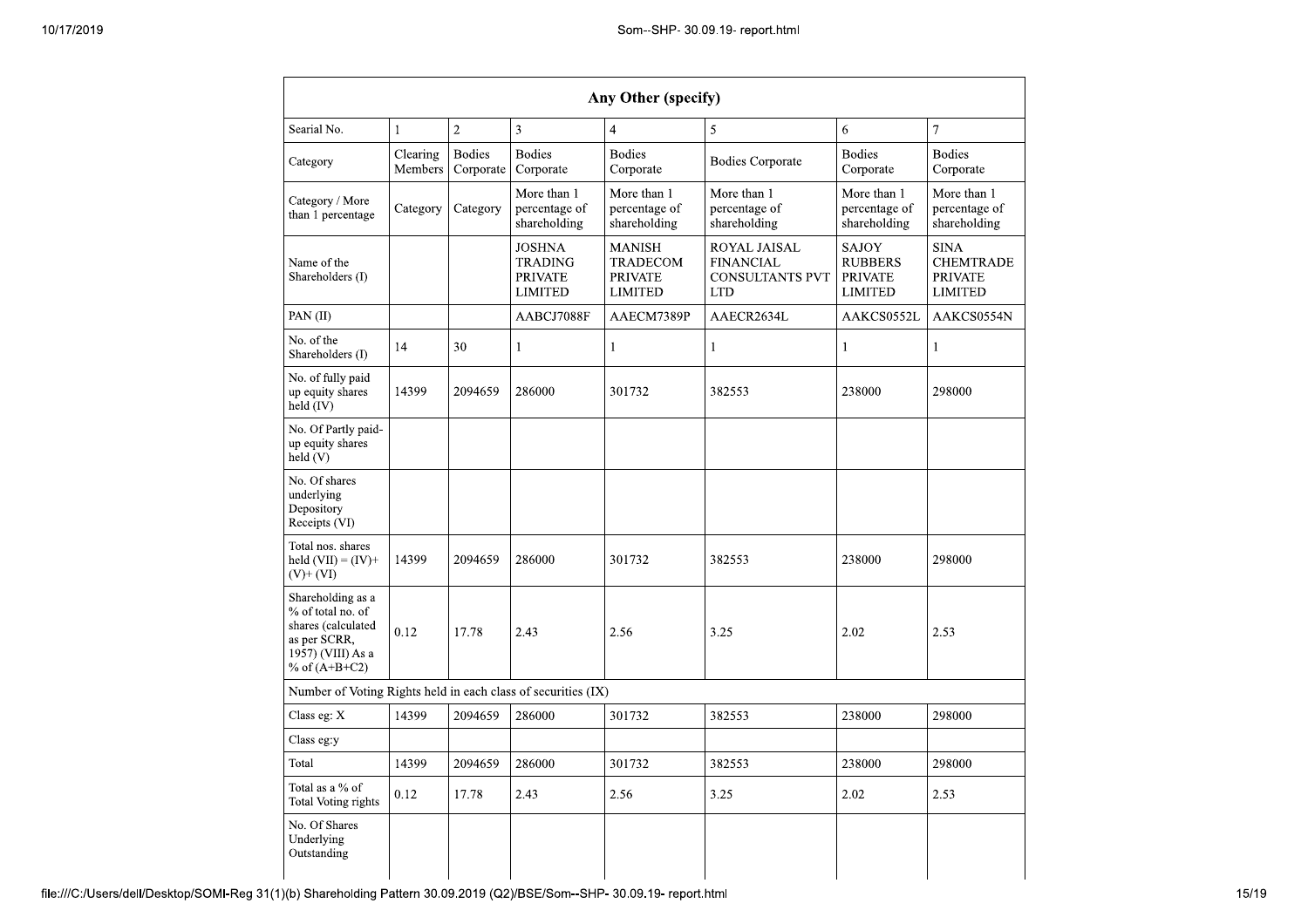| convertible<br>securities (X)                                                                                                                                                                   |       |         |                |        |        |              |              |
|-------------------------------------------------------------------------------------------------------------------------------------------------------------------------------------------------|-------|---------|----------------|--------|--------|--------------|--------------|
| No. of Shares<br>Underlying<br>Outstanding<br>Warrants (Xi)                                                                                                                                     |       |         |                |        |        |              |              |
| No. Of Shares<br>Underlying<br>Outstanding<br>convertible<br>securities and No.<br>Of Warrants (Xi)<br>(a)                                                                                      |       |         |                |        |        |              |              |
| Shareholding , as a<br>$\frac{6}{3}$ assuming full<br>conversion of<br>convertible<br>securities (as a<br>percentage of<br>diluted share<br>capital) (XI)=<br>(VII)+(X) As a %<br>of $(A+B+C2)$ | 0.12  | 17.78   | 2.43           | 2.56   | 3.25   | 2.02         | 2.53         |
| Number of Locked in shares (XII)                                                                                                                                                                |       |         |                |        |        |              |              |
| No. $(a)$                                                                                                                                                                                       |       |         |                |        |        |              |              |
| As a $\%$ of total<br>Shares held (b)                                                                                                                                                           |       |         |                |        |        |              |              |
| Number of equity<br>shares held in<br>${\tt dematerialized}$<br>form (XIV)                                                                                                                      | 14399 | 1272659 | $\overline{0}$ | 301732 | 382553 | $\mathbf{0}$ | $\mathbf{0}$ |
| Reason for not providing PAN                                                                                                                                                                    |       |         |                |        |        |              |              |
| Reason for not<br>providing PAN                                                                                                                                                                 |       |         |                |        |        |              |              |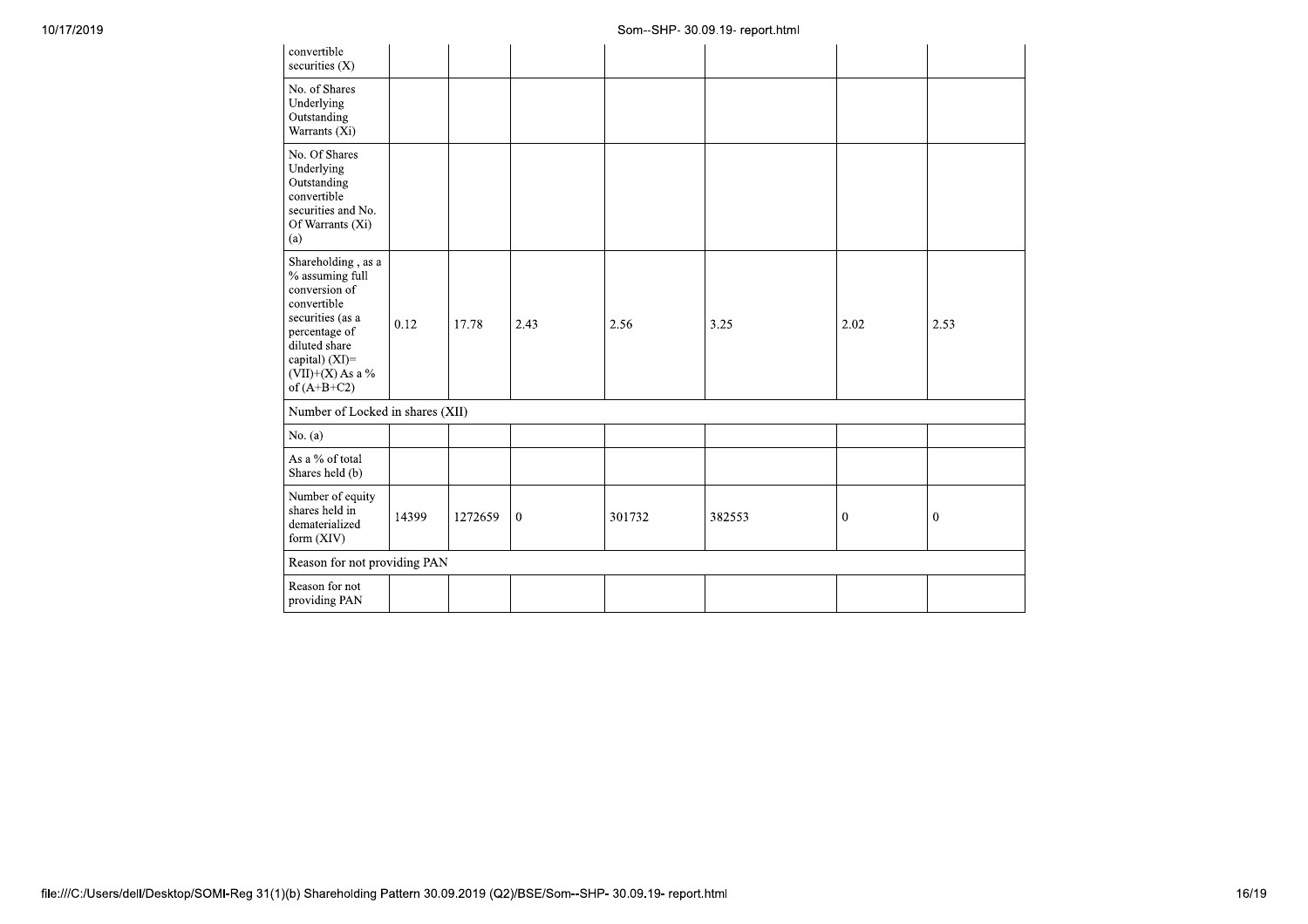|                                                                                                                      | Any Other (specify)                                           |                           |          |                       |
|----------------------------------------------------------------------------------------------------------------------|---------------------------------------------------------------|---------------------------|----------|-----------------------|
| Searial No.                                                                                                          | 8                                                             | 9                         | 10       |                       |
| Category                                                                                                             | <b>Bodies Corporate</b>                                       | Non-Resident Indian (NRI) | HUF      |                       |
| Category / More<br>than 1 percentage                                                                                 | More than 1 percentage of shareholding                        | Category                  | Category |                       |
| Name of the<br>Shareholders (I)                                                                                      | TRANSLAND SHARES PRIVATE LIMITED                              |                           |          | Click here to go back |
| PAN $(II)$                                                                                                           | AADCT1253A                                                    |                           |          | Total                 |
| No. of the<br>Shareholders (I)                                                                                       | 1                                                             | 58                        | 177      | 279                   |
| No. of fully paid<br>up equity shares<br>held $(IV)$                                                                 | 456183                                                        | 78007                     | 188608   | 2375673               |
| No. Of Partly paid-<br>up equity shares<br>held (V)                                                                  |                                                               |                           |          |                       |
| No. Of shares<br>underlying<br>Depository<br>Receipts (VI)                                                           |                                                               |                           |          |                       |
| Total nos. shares<br>held $(VII) = (IV) +$<br>$(V)+(VI)$                                                             | 456183                                                        | 78007                     | 188608   | 2375673               |
| Shareholding as a<br>% of total no. of<br>shares (calculated<br>as per SCRR,<br>1957) (VIII) As a<br>% of $(A+B+C2)$ | 3.87                                                          | 0.66                      | 1.6      | 20.16                 |
|                                                                                                                      | Number of Voting Rights held in each class of securities (IX) |                           |          |                       |
| Class eg: X                                                                                                          | 456183                                                        | 78007                     | 188608   | 2375673               |
| Class eg:y                                                                                                           |                                                               |                           |          |                       |
| Total                                                                                                                | 456183                                                        | 78007                     | 188608   | 2375673               |
| Total as a % of<br>Total Voting rights                                                                               | 3.87                                                          | 0.66                      | 1.6      | 20.16                 |
| No. Of Shares<br>Underlying<br>Outstanding<br>convertible<br>securities $(X)$                                        |                                                               |                           |          |                       |
| No. of Shares<br>Underlying                                                                                          |                                                               |                           |          |                       |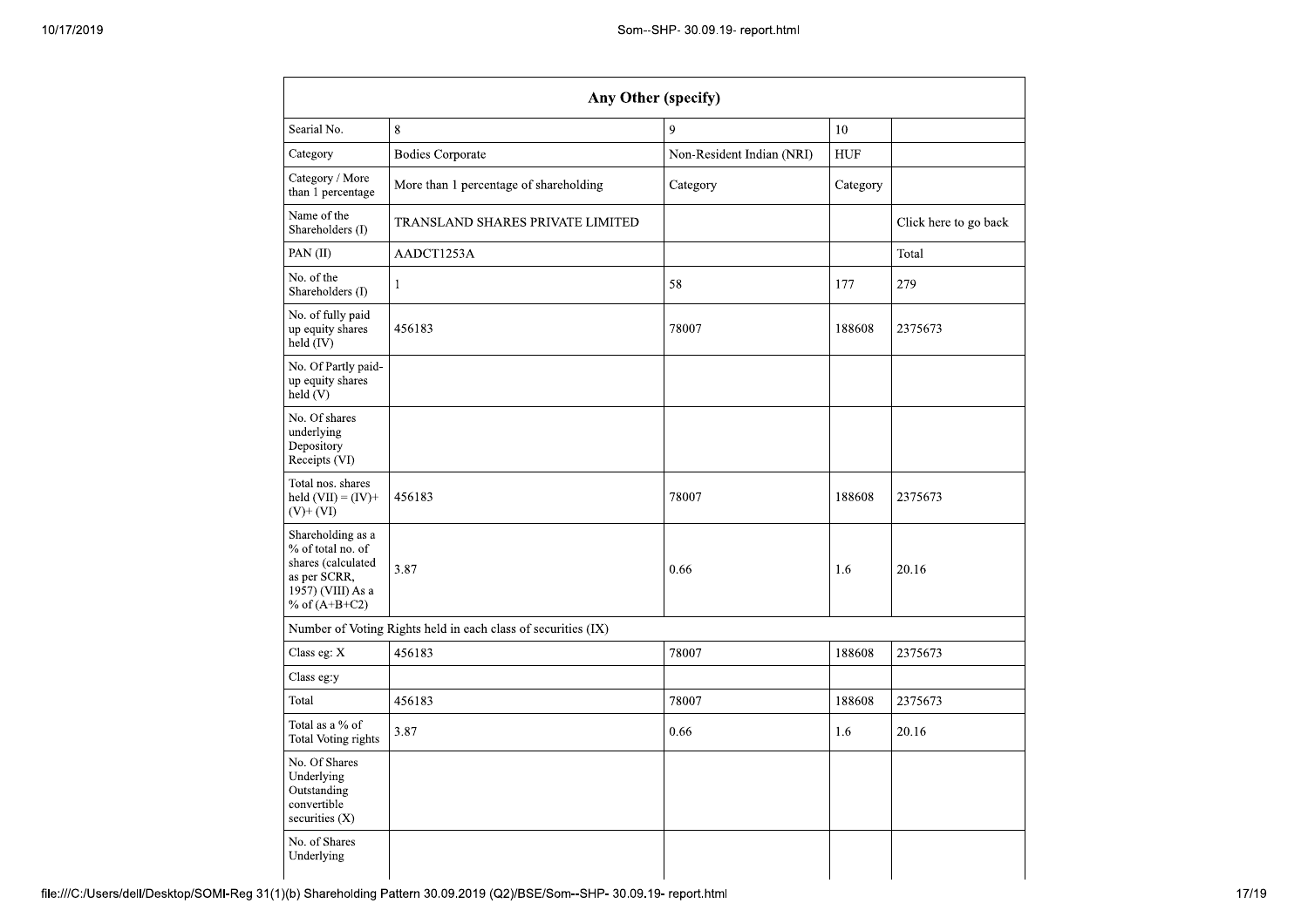| Outstanding<br>Warrants (Xi)                                                                                                                                                           |        |       |        |         |
|----------------------------------------------------------------------------------------------------------------------------------------------------------------------------------------|--------|-------|--------|---------|
| No. Of Shares<br>Underlying<br>Outstanding<br>convertible<br>securities and No.<br>Of Warrants (Xi)<br>(a)                                                                             |        |       |        |         |
| Shareholding, as a<br>$%$ assuming full<br>conversion of<br>convertible<br>securities (as a<br>percentage of<br>diluted share<br>capital) (XI)=<br>$(VII)+(X)$ As a %<br>of $(A+B+C2)$ | 3.87   | 0.66  | 1.6    | 20.16   |
| Number of Locked in shares (XII)                                                                                                                                                       |        |       |        |         |
| No. $(a)$                                                                                                                                                                              |        |       |        |         |
| As a % of total<br>Shares held (b)                                                                                                                                                     |        |       |        |         |
| Number of equity<br>shares held in<br>dematerialized<br>form (XIV)                                                                                                                     | 456183 | 78007 | 188608 | 1553673 |
| Reason for not providing PAN                                                                                                                                                           |        |       |        |         |
| Reason for not<br>providing PAN                                                                                                                                                        |        |       |        |         |